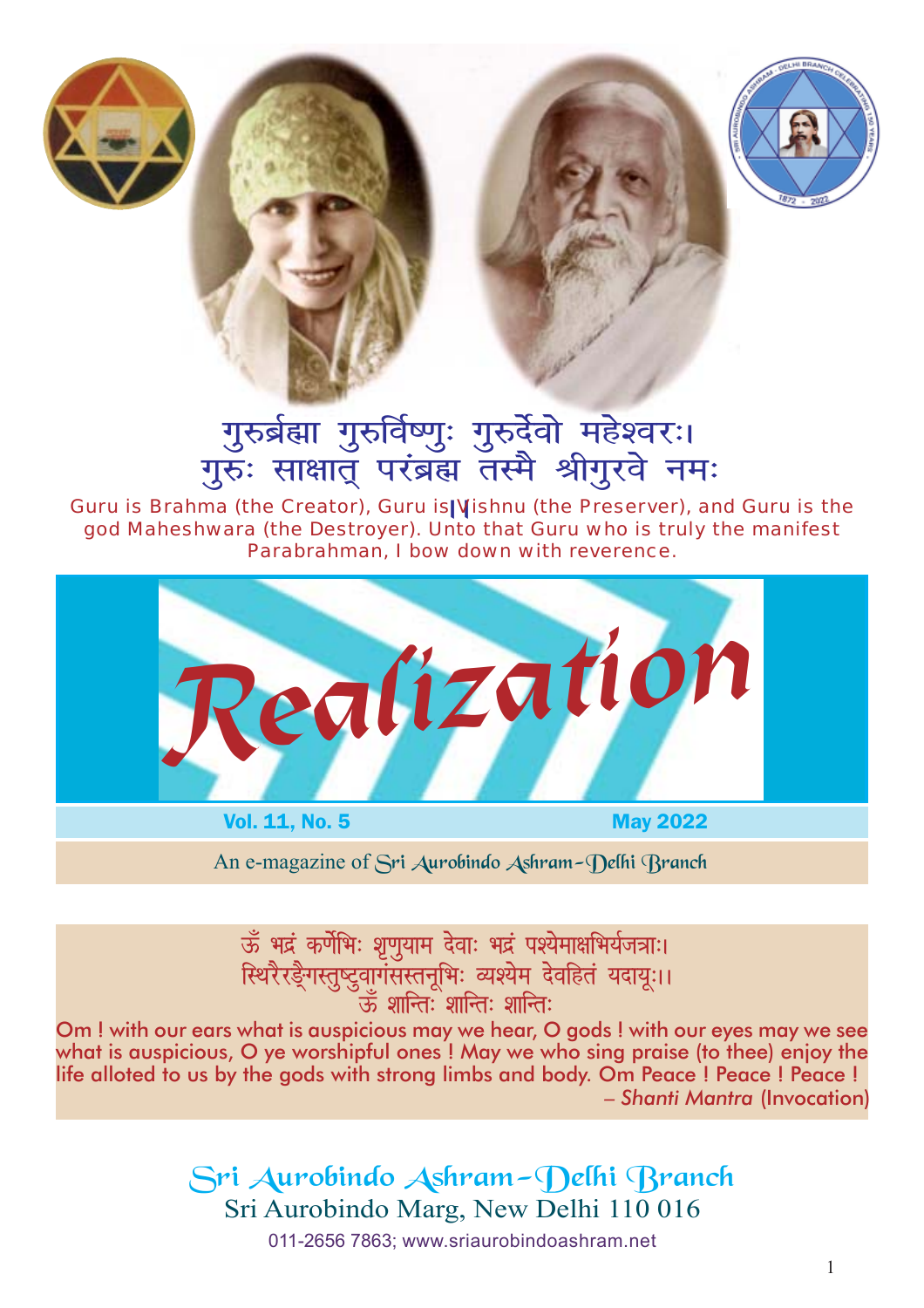|                          | <b>Ongoing &amp; Forthcoming Events</b>                                      |                            |  |  |  |  |
|--------------------------|------------------------------------------------------------------------------|----------------------------|--|--|--|--|
| <b>May 2022</b>          |                                                                              |                            |  |  |  |  |
|                          | Meditation & Satsang venue: Meditation Hall                                  |                            |  |  |  |  |
| <b>Monday - Saturday</b> | <b>Collective Meditation</b>                                                 |                            |  |  |  |  |
|                          | Sunday Meditation & Discourses 10:00 - 11:30 am                              |                            |  |  |  |  |
| <b>May 01</b>            | <b>Outer Agitation and Inner Intervention</b>                                | <b>Dr. Mithu Pal</b>       |  |  |  |  |
|                          | (Based on Mother's <i>Prayers &amp; Meditations</i> , Prayer of 26 May 1914) |                            |  |  |  |  |
|                          | <b>Musical offering</b>                                                      | <b>Dr. Mithu Pal</b>       |  |  |  |  |
| <b>May 08</b>            | <b>The Four Aids</b>                                                         | <b>Dr. Mankul Goyal</b>    |  |  |  |  |
|                          | (Based on Sri Aurobindo's <i>The Synthesis of Yoga</i> , Part 1, Chapter 1)  |                            |  |  |  |  |
|                          | <b>Musical offering</b>                                                      | Aditya & Arunima           |  |  |  |  |
| <b>May 15</b>            | <b>Reasserting Sanatana Dharma for the World: Sri Aurobindo's Vision</b>     | <b>Dr. Bharat Gupt</b>     |  |  |  |  |
|                          | <b>Musical offering</b>                                                      | <b>Ms. Pragya Taneja</b>   |  |  |  |  |
| <b>May 22</b>            | Hamare Prashn Sri Maa ke Uttar                                               | <b>Dr. Aparna Roy</b>      |  |  |  |  |
|                          | <b>Musical offering</b>                                                      | <b>Ms. Premsheela</b>      |  |  |  |  |
| <b>May 29</b>            | <b>Flowers Without Fragrance</b>                                             | <b>Dr. Aditi Kaul</b>      |  |  |  |  |
|                          | (Based on Ch. Flowers in Mother's commentary on the Dhammapada)              |                            |  |  |  |  |
|                          | <b>Musical Offering</b>                                                      | <b>Dr. Maitreyee Karak</b> |  |  |  |  |

ONLINE CLASSES by Shri Prashant Khanna on FREE CONFERENCE CALL PLATFORM

| <b>Thursdays: 05,12,19,26</b> | $11:15$ am- $12:15$ pm                                     | <b>Bhagvad Gita</b>                                         |  |
|-------------------------------|------------------------------------------------------------|-------------------------------------------------------------|--|
|                               | To join, please contact Dr. Sonia Gupta (+91 98103 05078)  |                                                             |  |
| <b>Saturdays: 07,14,21,28</b> | 11:00 am-12 noon                                           | <b>Bhagvad Gita</b>                                         |  |
|                               | Hybrid - Online + Physical (Sri Aurobindo Bhavan, Gurgaon) |                                                             |  |
|                               |                                                            | To join, please contact Sri Satya Prakash (+91 88007 61046) |  |
| Sundays: 01,08,15,22,29       | 11:15 am-12 noon                                           | <b>Sonnets by Sri Aurobindo</b>                             |  |
|                               |                                                            | To join, please contact Sri Satya Prakash (+91 88007 61046) |  |

# Important Days in the Ashram 2021

29 May Anniversary of Relics Enshrinement at Van Niwas, Nainital



Precautions to minimize the spread of coronavirus to be observed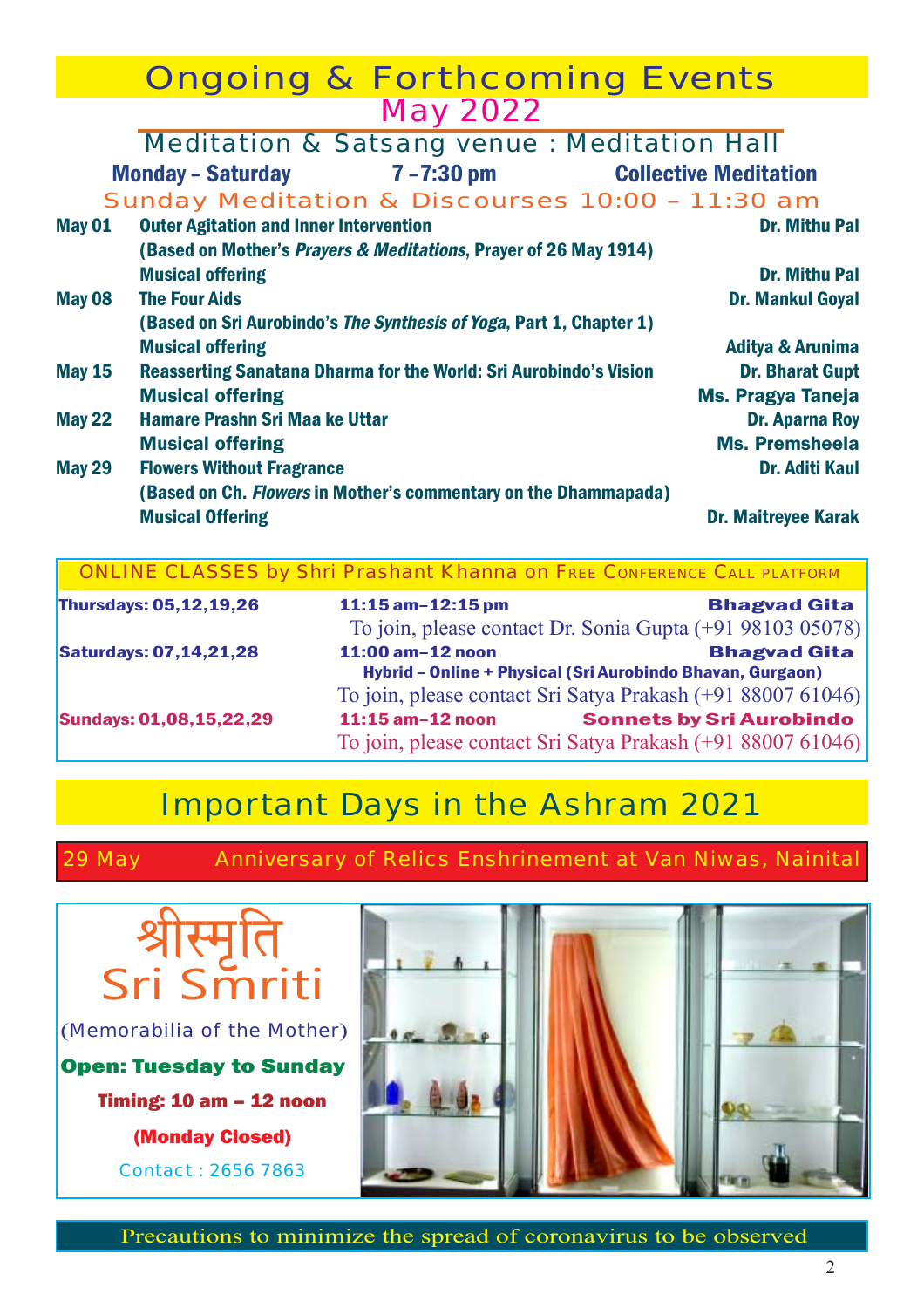Ashram Library (Knowledge) Tuesday to Sunday Timings : 10:00 A.M. – 4:30 P.M. **(Monday closed) Contact : 011 2656 7863**<br>**Contact : 011 2656 7863** 

|               |                | Sri Aurobindo Ashram-Delhi Branch's SOCIAL MEDIA LINKS  |
|---------------|----------------|---------------------------------------------------------|
| YouTube       |                | https://youtube.com/sriaurobindoashramdelhibranch       |
| Facebook      |                | http://facebook.com/sriaurobindoashramdelhibranch       |
| Instagram     | $\mathcal{L}$  | https://www.instagram.com/sriaurobindoashramdelhibranch |
| Twitter       | đ.             | https://twitter.com/saadelhibranch                      |
| Website       |                | http://sriaurobindoashram.net/                          |
| Micro Website | $\sim 10^{-1}$ | http://sriaurobindoashram.net/Mirra100/                 |

## The Mother's Integral Health Centre Activities

Phone 88005 52685, <tmihc2000@gmail.com>

Speciality Clinics – By Appointment Only

| Mon-Sat (6 days)     | <b>Allopathy- Integral Health</b>   | $(10:00$ am-12:00 noon)             |
|----------------------|-------------------------------------|-------------------------------------|
| Mon-Sat (6 days)     | <b>Physiotherapy</b>                | $(10:30$ am-12:30 pm)               |
| <b>Thursday</b>      | <b>Dermatology</b>                  | $(1:30 - 2:30)$ pm)                 |
| <b>Thursday</b>      | <b>Ophthalmology</b>                | $(11:00$ am-12:00 noon)             |
| <b>Tuesday</b>       | <b>Counselling (Online/Offline)</b> | $(10:00$ am-12:00 noon)             |
| <b>Friday</b>        | <b>Psychiatry</b>                   | $(2:00 \text{ pm-}4:00 \text{ pm})$ |
| <b>Tuesday</b>       | <b>Gynaecology</b>                  | $(10:30$ am-11:30 am)               |
| <b>Wednesday</b>     | <b>Surgery</b>                      | $(10:00$ am-12:00 noon)             |
| <b>Mon, Wed, Fri</b> | <b>Homoeopathy</b>                  | $(11:00$ am-1:00 pm)                |
| Tue, Sat             | <b>Ayurveda Consultation</b>        | $(12:00$ noon-3:00 pm)              |
| Mon-Sat (6 days)     | <b>Ayurveda Treatment</b>           | $(10:00$ am-4:00 pm)                |
| Tue, Fri             | <b>Acupressure</b>                  | $(11:00$ am-1:00 pm)                |

### FREE Virtual Medical Consultation with Dr. Tarun Baveja ON LIFESTYLE, PHYSICAL OR PSYCHOLOGICAL ISSUES

Dr. Baveja, a general physician with over 30 years experience. has been working for The Mother's International School since 1996. For appointment, pl. contact : 88005 52685; <tmihc2000@gmail.com>

|                                                                                                                                                                                                                                                                                                                                                                                                                                                            |                                                                              | <b>Physical Practices of Yoga</b>                                                                                                                                                                                           |                                                                                                  |                                                                                                                                     |  |  |  |  |
|------------------------------------------------------------------------------------------------------------------------------------------------------------------------------------------------------------------------------------------------------------------------------------------------------------------------------------------------------------------------------------------------------------------------------------------------------------|------------------------------------------------------------------------------|-----------------------------------------------------------------------------------------------------------------------------------------------------------------------------------------------------------------------------|--------------------------------------------------------------------------------------------------|-------------------------------------------------------------------------------------------------------------------------------------|--|--|--|--|
| Mon/Wed/Fri<br>$6:30 - 7:30$ am<br><b>Ms. Priya Gupta</b><br><i><b>Yogasana class</b></i><br>Mon/Wed/Fri<br><b>Ms. Vidya Mundhra</b><br>$11$ am $-12$ noon<br><i><b>Yogasana class</b></i><br>$4:30 - 5:30$ pm<br><b>Shri Deepak Jhamb</b><br>Tue/Thu/Sat<br>Yogasana class<br>Mon/Wed/Fri<br>10 am-12 noon<br><b>Individual sessions</b><br><b>Shri Deepak Jhamb</b><br>Contact: 88005 52685 (Health Centre); <tmihc2000@gmail.com></tmihc2000@gmail.com> |                                                                              |                                                                                                                                                                                                                             |                                                                                                  |                                                                                                                                     |  |  |  |  |
| Ongoing activities venue: ONLY on SKYPE (ID: tmihc2000)                                                                                                                                                                                                                                                                                                                                                                                                    |                                                                              |                                                                                                                                                                                                                             |                                                                                                  |                                                                                                                                     |  |  |  |  |
| <b>Monday</b><br>Tue/Thu<br>Wed/Fri<br><b>Saturday</b><br><b>Sunday</b>                                                                                                                                                                                                                                                                                                                                                                                    | 4:00-4:45 pm<br>4:00-4:45 pm<br>4:00-4:45 pm<br>4:00-4:45 pm<br>4:00-4:45 pm | <b>Vivekachoodamani</b><br><b>Aparoksanubhuti</b><br><b>The Supreme Knowledge</b><br><b>Bhagvad Gita Sadhana</b><br><b>Satsang</b><br>Contact Ms. Swati Kohli: 98739 04420, <swatikohli3@gmail.com></swatikohli3@gmail.com> | <b>Discourse</b><br><b>Discourse</b><br><b>Discourse</b><br><b>Discourse</b><br><b>Discourse</b> | <b>Dr. Tarun Baveja</b><br><b>Dr. Tarun Baveja</b><br><b>Dr. Tarun Baveja</b><br><b>Dr. Tarun Baveja</b><br><b>Dr. Tarun Baveja</b> |  |  |  |  |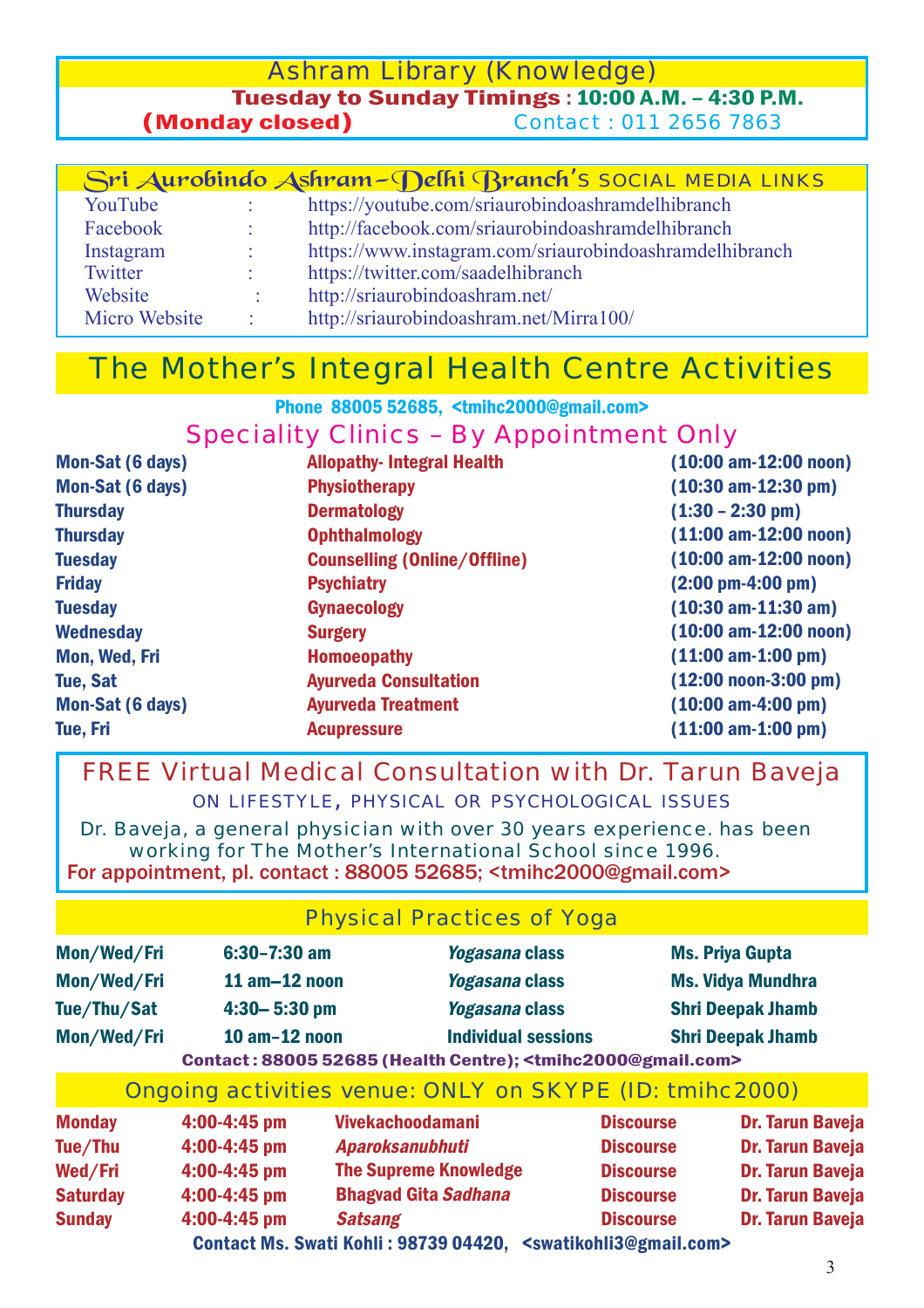### The Philosophy of the Upanishads

#### The Triple Brahman (2)

The question then arises, what is the subjective aspect of Parabrahman in the state of Avyakta? The organs and organisms are evolved out of protoplasm and forms out of ether by a power which resides and works in them, and that power must be intelligent consciousness unmanifested; *must*, because it is obviously a power that can plan, arrange and suit means to ends; *must* because otherwise the law of subtler involving grosser cannot obtain. If matter is all, then from the point of view of matter, the gross is more real because more palpable than the subtle and unreality cannot develop reality; it is intelligent consciousness and nothing else we know of that not only has the power of containing at one and the same time the gross & the subtle, but does consistently proceed in its method of creation or evolution from vagueness to precision, from no-form to form and from simple form to complex form. If the discoveries of Science mean anything and are not a chaos, an illusion or a chimaera, they can only mean the existence of an intelligent consciousness present and working in all things. Parabrahman therefore is present subjectively even in the condition of Avyakta no less than in the other conditions as intelligent consciousness and therefore as bliss.

For the rest, we are driven to the use of metaphors, and since metaphors must be used, one will do as well as another, for none can be entirely applicable. Let us then image Avyakta as an egg, the golden egg of the Puranas, full of the waters of undifferentiated existence and divided into two halves, the upper or luminous half filled with the upper waters of subjective ideation, the lower or tenebrous half with the lower waters of objective ideation. In the upper half Purusha is concealed as the final cause of things; it is there that is formed the idea of undifferentiated, eternal, infinite, universal Spirit. In the lower half he is concealed as Prakriti, the material cause of things; it is there that is formed the idea of undifferentiated, eternal, infinite, universal matter, with the implications Time, Space and Causality involved in its infinity. It is represented mythologically by Vishnu on the causal Ocean sitting on the hood of Ananta, the infinite snake whose endless folds are Time, and are also Space and are also Causality, these three being fundamentally one,—a Trinity. In the upper half Parabrahman is still utterly Himself, but with a Janus face, one side contemplating the Absolute Reality which He *is*, the other envisaging Maya, looking on the endless procession of her works not yet as a reality, but as a phantasmagoria. In the lower half, if we may use a daring metaphor, Parabrahman forgets Himself. He is subjectively in the state corresponding to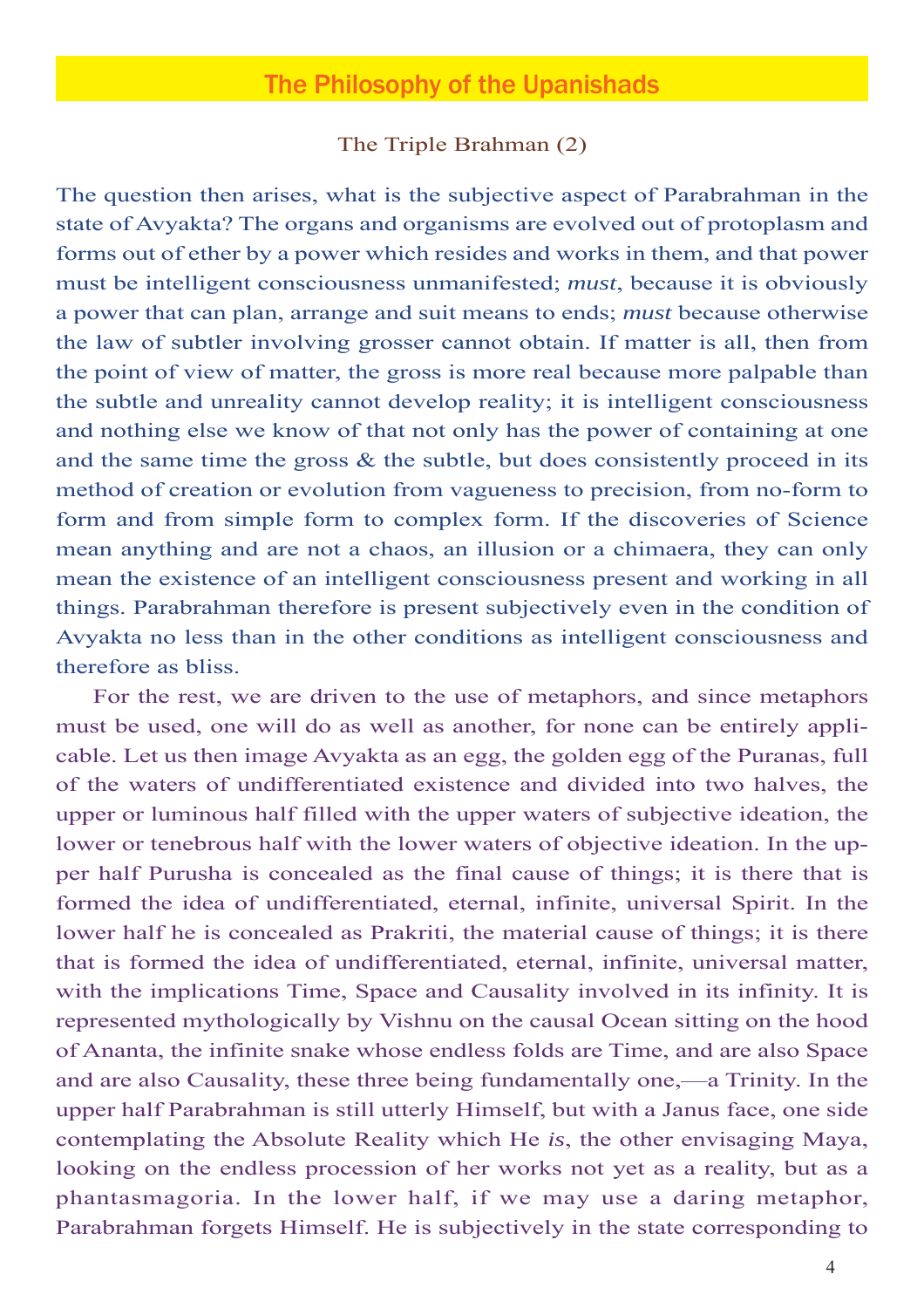utter sleep or trance from which when a man awakes he can only realise that he was and that he was in a state of bliss resulting from the complete absence of limitation; that he was conscious in that state, follows from his realisation of blissful existence, but the consciousness is not a part of his realisation. This concealment of Consciousness is a characteristic of the seed-state of things and it is what is meant by saying that when Parabrahman enters into matter as Prakriti, He forgets Himself.

Of such a condition, the realisations of consciousness do not return to us, we can have no particular information. The Yogin passes through it on his way to the Eternal, but he hastens to this goal and does not linger in it; not only so, but absorption in this stage is greatly dreaded except as a temporary necessity; for if the soul finally leaves the body in that condition, it must recommence the cycle of evolution all over again; for it has identified itself with the seed state of things and must follow the nature of Avyakta which is to start on the motions of Evolution by the regular order of universal manifestation. This absorption is called the Prakriti laya or absorption in Prakriti. The Yogin can enter into this state of complete Nescience or Avidya and remain there for centuries, but if by any chance his body is preserved and he returns to it, he brings nothing back to the store of our knowledge on this side of Avyakta.

Parabrahman in the state of Avyakta Purusha is known as Prajna, the Master of Prajna, Eternal Wisdom or Providence, for it is here that He orders and marshals before Himself like a great poet planning a wonderful masterpiece in his mind, the eternal laws of existence and the unending procession of the worlds. Vidya and Avidya are here perfectly balanced, the former still and quiescent though comprehensive, the latter not yet at active work, waiting for the command, Let there be darkness. And then the veil of darkness, Vidya seems to be in abeyance, and from the disturbance of the balance results inequality; then out of the darkness Eternal Wisdom streams forth to its task of creation and Hiranyagarbha, the Golden Child, is born.

– *Sri Aurobindo*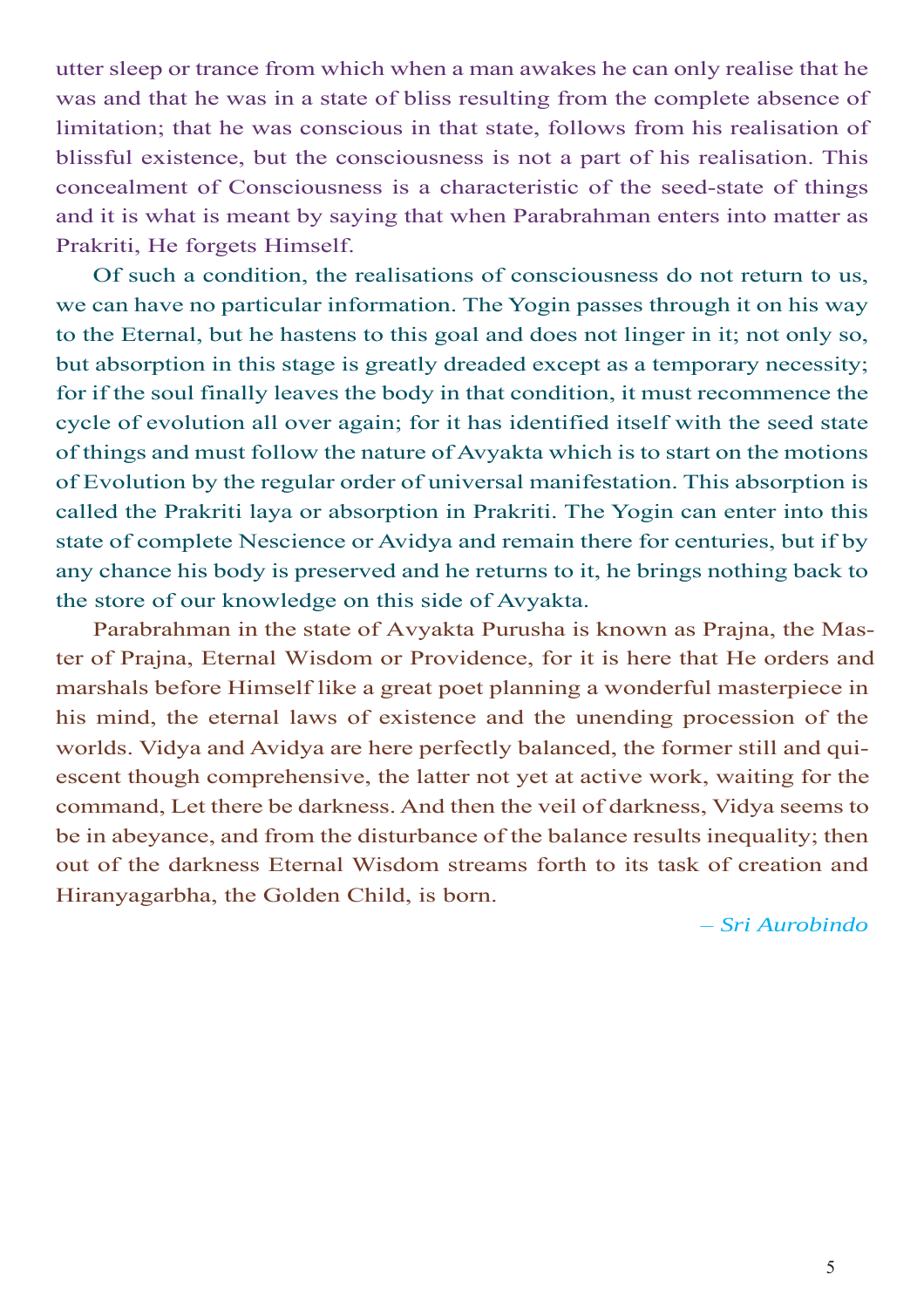## Activities during March 16 – April 15, 2022

#### **HOLI, 18 MARCH 2022**

Ashram Community celebrated Holi with a difference, colourful, but with-





out colours. The day started with cleaning of the Ashram premises, the shramdaan being 30 minutes longer than usual. After

breakfast, games were played with gusto and, after lunch, the movie, De Dana Dan was screened. In the evening, there was musical offering of Krishna Bhajans by Premsheela, followed by open air moon-light dinner.



#### **CHANTING FROM THE DHAMMAPADA, 22 MARCH 2022**



A group of nearly 30 monks stayed in the Ashram and chanted for several hours in the forenoon from the Buddhist scripture, the Dhammapada, in the Meditation Hall. They created a very healthy and spiritually uplifting atmosphere with their well-

synchronized chanting of the verses in Pali.

#### **COMMEMORATION OF KARUNA DIDI'S BIRTH ANNIVERSARY, 24-26 MARCH 2022**





A 3-day festi-

val of classical music, 'Swaranjali', was held to observe the Birthday of Karuna Didi, who was synonymous with music

in the Ashram till she left her body in 2017 after singing and invoking the divine Presence for over 50 years.

On 24<sup>th</sup> March,



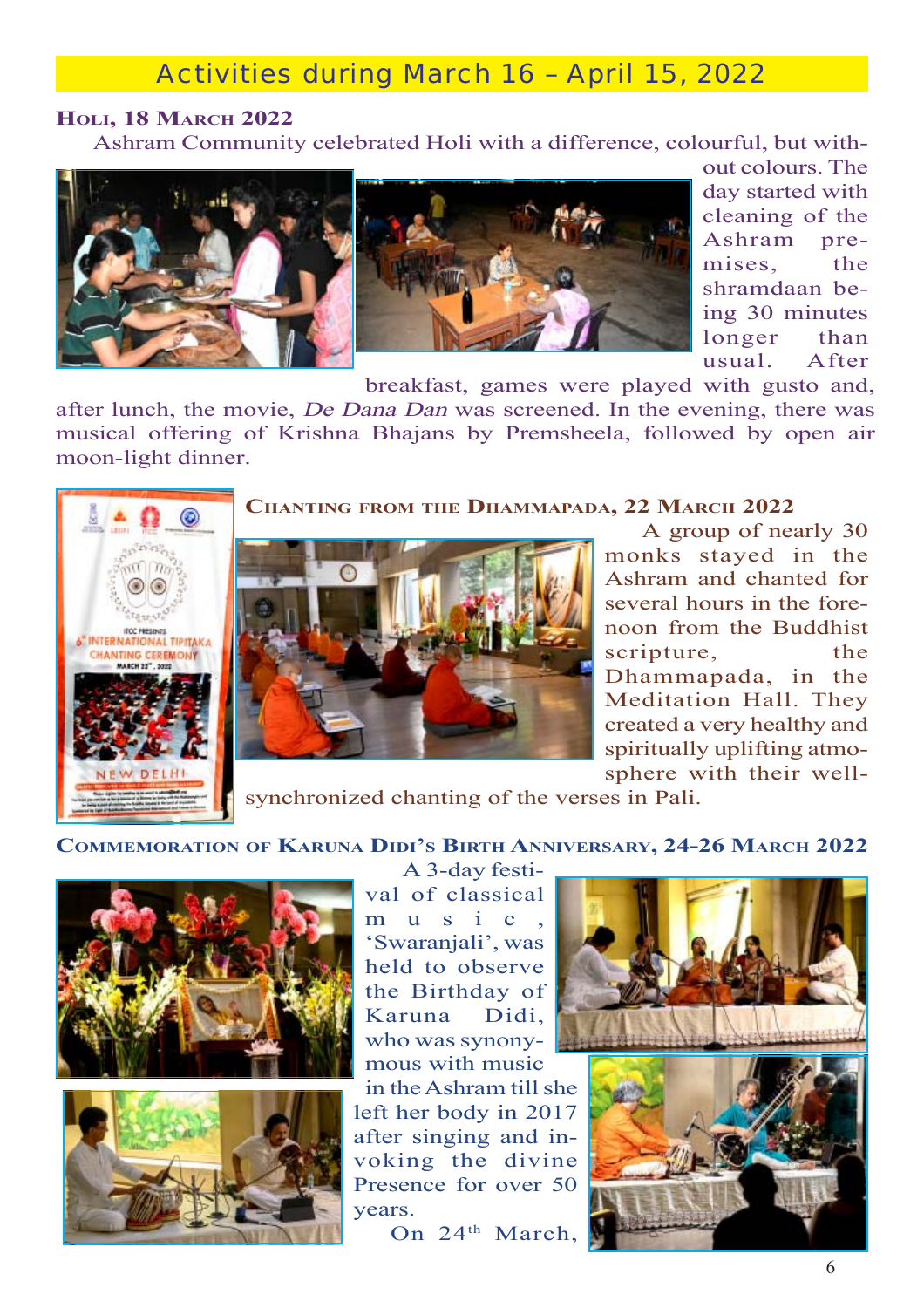Vocal music was offered by Dr. Subhadra Desai with accompaniments, on Tabla by Shri Shambhunath Bhattacharjee and on harmonium by Shri Chetan Nigam.

On 25th March, Violin recital by Dr. Ranjan Kumar was accompanied by Pandit Durjoy Bhoumick on the Tabla.

On 26th March, Sitar recital by Pandit Shubhendra Rao was accompanied by Pandit Ashish Sengupta on the Tabla.

#### **WORKSHOP ON INTEGRAL EDUCATION AND NATIONAL EDUCATION POLICY 2020**

To pay tribute to Sri Aurobindo for his 150th birth anniversary Sri Aurobindo Ashram-Delhi Branch planned and conducted various meaningful initiatives including a year-long teacher empowerment program launched on 18th July 2021 at Madhuban, Talla Ramgarh, Uttarakhans. A series of workshops was held in various phases to empower teachers of 14 private schools of Uttarakhand through this programme. The fourth and final workshop of this series was held at Delhi Ashram from 25 – 29 Marchh 2022.

kindling

The workshop aimed to impart a deeper understanding of Integral Education and its contribution to overall development of children. As a part of this endeavour, it also developed understanding and implementation of National Education Policy 2020 (NEP), emphasizing holistic development and experiential learning.

Tara Didi inaugurated the workshop by





diyas at Sri Aurobindo's Shrine. Assembled participants thereafter congratulated Tara Didi on her receiving the prestigious award of Padmashree. Tara Didi briefly described various activities of Delhi Ashram including its initiatives for the betterment of the society.

Activities of the workshop included Yoga & chanting, Shramdaan, exercises & games,

and Meditation. Sessions were held

on Connecting with the inner-self, Deeper insight behind Integral Education, Teaching English creatively, Singing and songs for children, How to Work with children in Psychic Education, Activity based Mathematics learning, Hindi Language learning, Project Work, etc. Participants also had an opportunity to visit some renowned landmarks of the capital city including National Museum, Akshardham Temple, Kutab Minar, Red Fort and Science Museum.

Resource persons for activities and workshop sessions included Sukanti Raul, Sumitra, Pratibha, Narendra, Minati, Rashmita, Sulochana, Nandita, Premsheela, Hira, Aruna, Baren and Dr. Ramesh Bijlani.

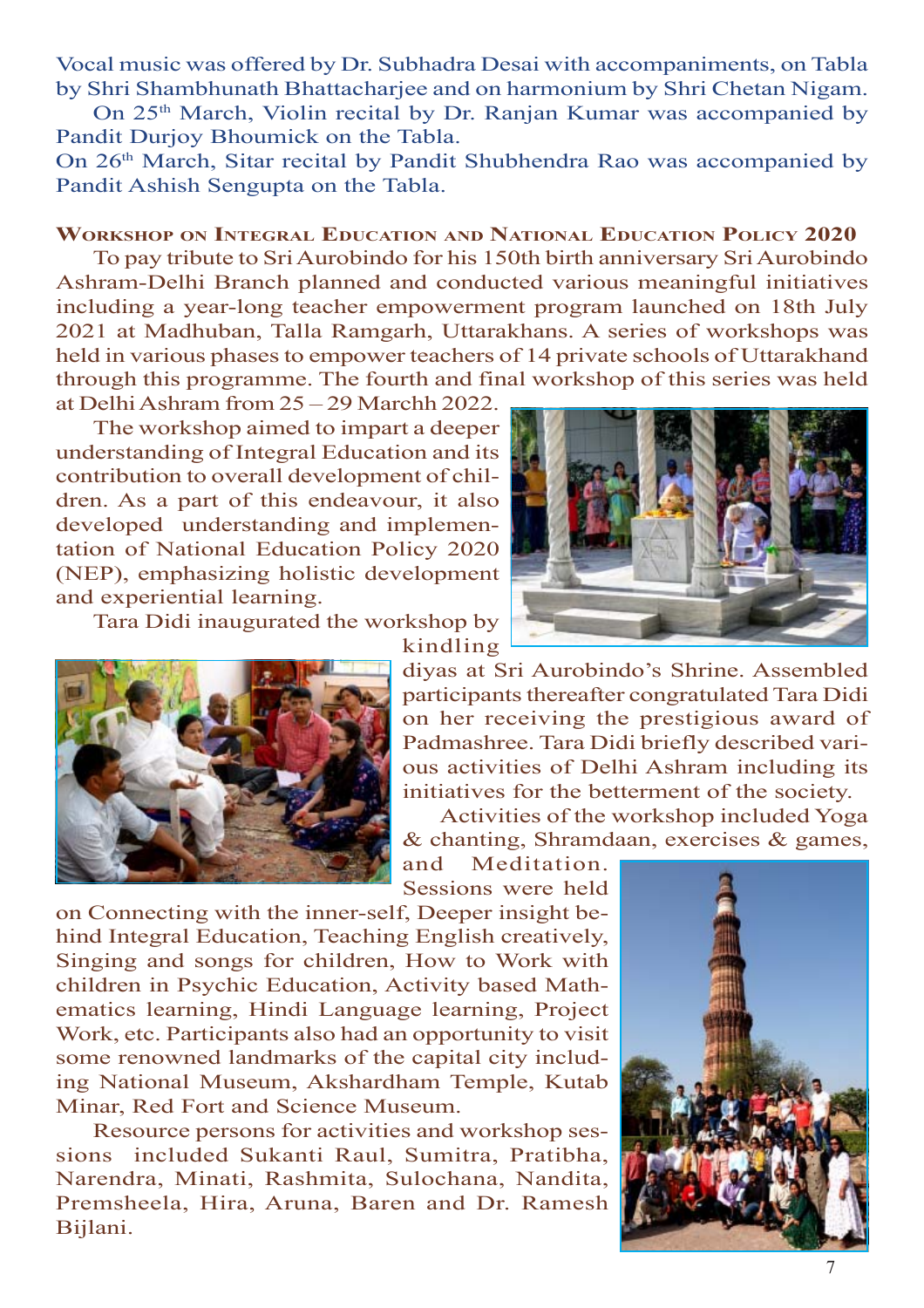#### **ANNIVERSARY OF MOTHER'S FIRST ARRIVAL IN PONDICHERRY IN 1914**

The Mother reached Pondicherry in the forenoon of 29 March 1914 and met Sri Aurobindo for the first time at 3:30 p.m. the same afternoon.



The day began with an Invocation for the divine Presence by Premsheela, Jayanthy and Minati. In the evening, lights of aspiration were kindled at Sri Aurobindo's Shrine and in the Samadhi Lawn. This was followed by a musical offering by the Ashram Choir led by Premsheela in the Meditation Hall. The musical program was interspersed with Tara Didi's reading from the Mother's

own narrative about her spiritual inclinations since childhood and the reason for her coming and surrendering to Sri Aurobindo in Pondicherry.

#### **ORIENTATION TO INTEGRAL YOGA**

A Weekend Orientation to Integral Yoga program held on 2 & 3 April, 2022 for 12 participants in which the participants were given in a nutshell the life-affirming spiritual philosophy of Sri Aurobindo and The Mother, and its relevance to a happy, healthy and meaningful life. They were also given tips for stress management, and administered a questionnaire for self-assessment of their lifestyle.





In ad-

dition, on both days, they also had onehour sessions on the physical practices of yoga. On Sunday, 3 April, the participants also attended the Sunday Satsang in the Meditation Hall which comprised of several devotional songs as well as a discourse on one of the passages from the Mother's *Prayers and Meditations* by Dr. Mithu Pal.

#### **SRI AUROBINDO'S ARRIVAL IN PONDICHERRY, 4 APRIL** The day began with invocation for the divine Presence by Srila Basu.



In the evening, Tara Didi read out a few historical facts describing the circumstances under which Sri Aurobindo left Calcutta, first for Chandernagore, and



then onward to Pondicherry. Receiving reliable information that Karmayogin office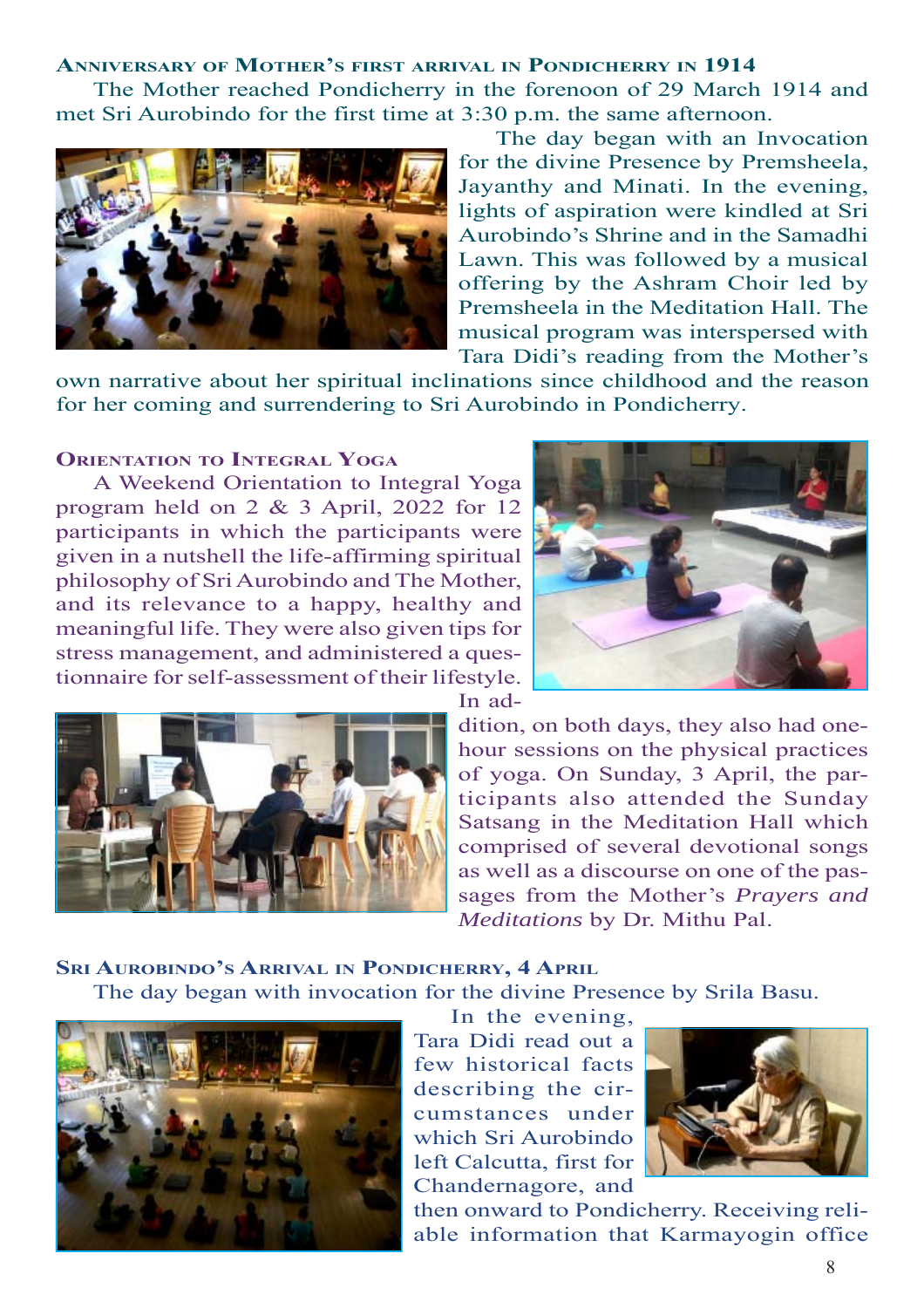would be raided and he will be arrested, he sat quietly till he heard an inner command, an adesh, from an inner voice which he had begun to obey implicitly since his incarceration in Alipur Jail during 1908-1909. After over a month's sojourn in Chandernagar, another command made him leave for Pondicherry where he arrived on 4<sup>th</sup> April 1910. His whereabouts remained a mystery until he himself wrote a letter to the newspaper *The Hindu*, published on  $7<sup>th</sup>$  Novem-ber 1910 with the information that he was residing in Pondicherry, then a French held territory. And that he had retired from politics to further pursue his spiri-tual aspirations and goals.

The Ashram Choir made a musical offering during the event in the Meditation Hall.

#### **MEERA BHAJANS BY DR. JAYANTI RAVI, 6 APRIL 2022**

On the evening of 6 April 2022, Dr. Jayanti Ravi, Secretary, Auroville Foun-



dation, made a musical offering of Meera Bhajans in the Meditation Hall.

#### **MUSICAL OFFERING ON VAISAKHI PARV, 13 & 15 APRIL 2022**

On the occasion of the Indian new year (Vaisakhi), we had a musical offer-

ing of devotional music in Punjabi by Dr. Alankar Singh, the first recipient of Sangeet Natak Akademi's prestigious Ustad Bismillah Khan Yuva Puraskar for Gurbani



Kirtan. He is on the faculty of the Department of Music at Punjabi University, Patiala. Dr.



Alankar Singh was accompanied by Shri Sandeep Singh on the Dilruba, and by Shri Narinder Pal Singh on the Tabla.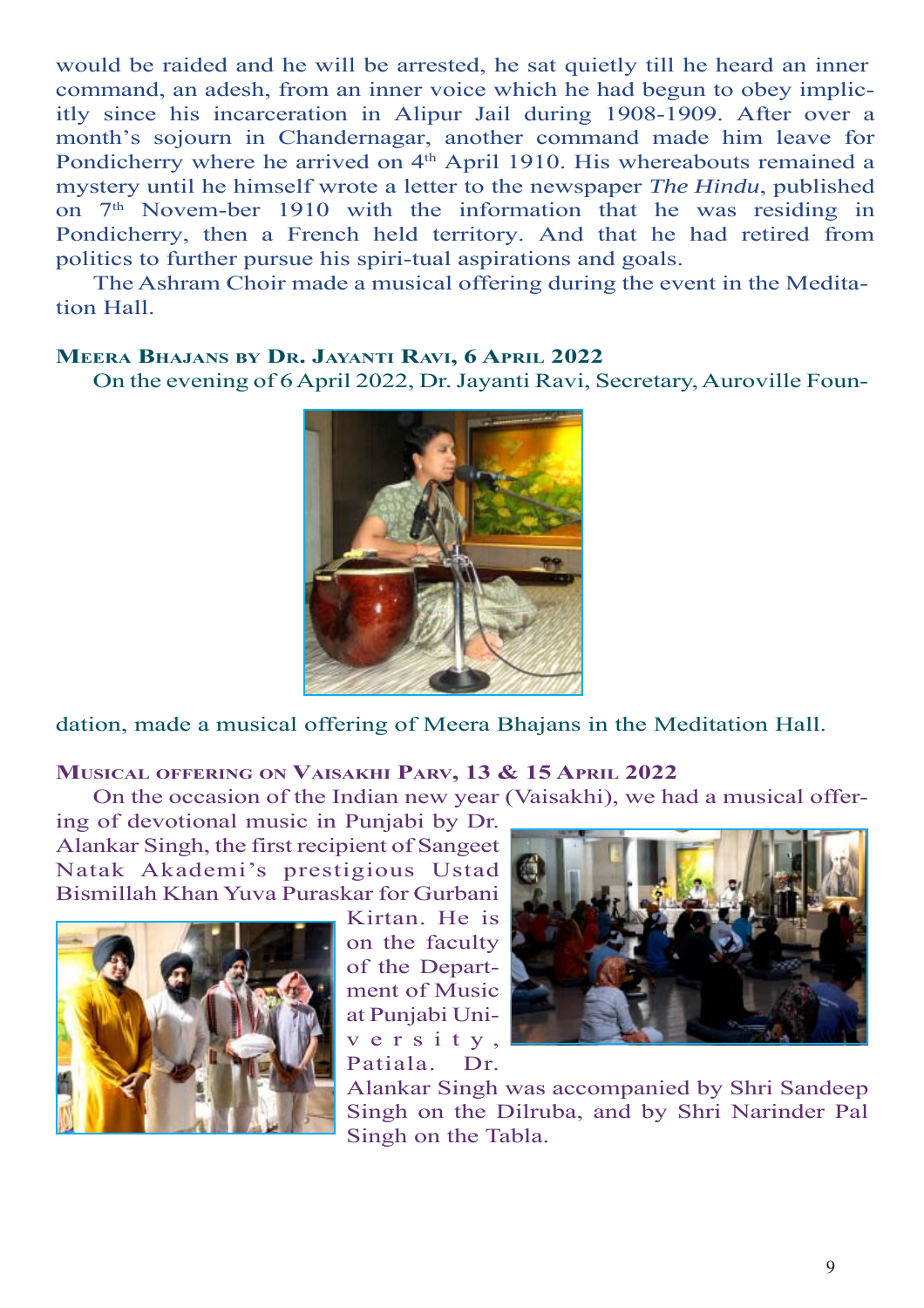### **NEW YOUTUBE POSTINGS** : 16 March to 15 April 2022

#### **Title** Link

Living a Well-examined Life || Aditi Kaul

Philosophical, Lyrical & Yogic Aspects of

What is Yoga? || Matthius Cornelissen

(Based on Mother's commentaries on Dhammapada)

Savitri: A Legend and a Symbol || Book II Canto I Pt II *Manuaa Raam Naam Ras Peeje*|| Devi Karunamayee

*Ho Dhubiya Dhoe Lao* || Devi Karunamayee Searching for the Beauty Within || Dr. Anju Khanna The Pure Flawless Crystal || Dr. Mithu Pal (Talk based on Mother's Prayer of 25 May 1914) The Mother's Centenary 21-2-1978 || Karuna ji & Taradidi https://www.youtube.com/watch?v=wyMVaZ\_uF6Y The Systems of Yoga || Dr. Ramesh Bijlani (Based on *The Synthesis of Yoga*, Ch. 4) *Kaam Krodh Mad Maan na Mohaa* || Devi Karunamayee श्रीअरविंद का रचना कर्म-विचार व सूत्रावली।।डा. चरण सिंह https://www.youtube.com/watch?v=0FhpiImEgEg https://www.youtube.com/watch?v=8nwOgXyPiKg https://www.youtube.com/watch?v=c\_\_DTiF7vSY https://www.youtube.com/watch?v=ArP3VwjR9ZE https://www.youtube.com/watch?v=zHa9XJ5\_m48

https://www.youtube.com/watch?v=21GucupjCYo https://www.youtube.com/watch?v=yRS6OzN051g

https://www.youtube.com/watch?v=V9JBCEO-oQ4 https://www.youtube.com/watch?v=NmRV944saVw https://www.youtube.com/watch?v=bkky6RPIK5A

 Mother's *Prayers & Meditations* || Dr. Mithu Pal Raag Charukeshi||Dr. Ranjan Kumar & Sh Durjay Bhaumikhttps://www.youtube.com/watch?v=ngET-UEwU4w https://www.youtube.com/watch?v=ocIn\_CZuo6I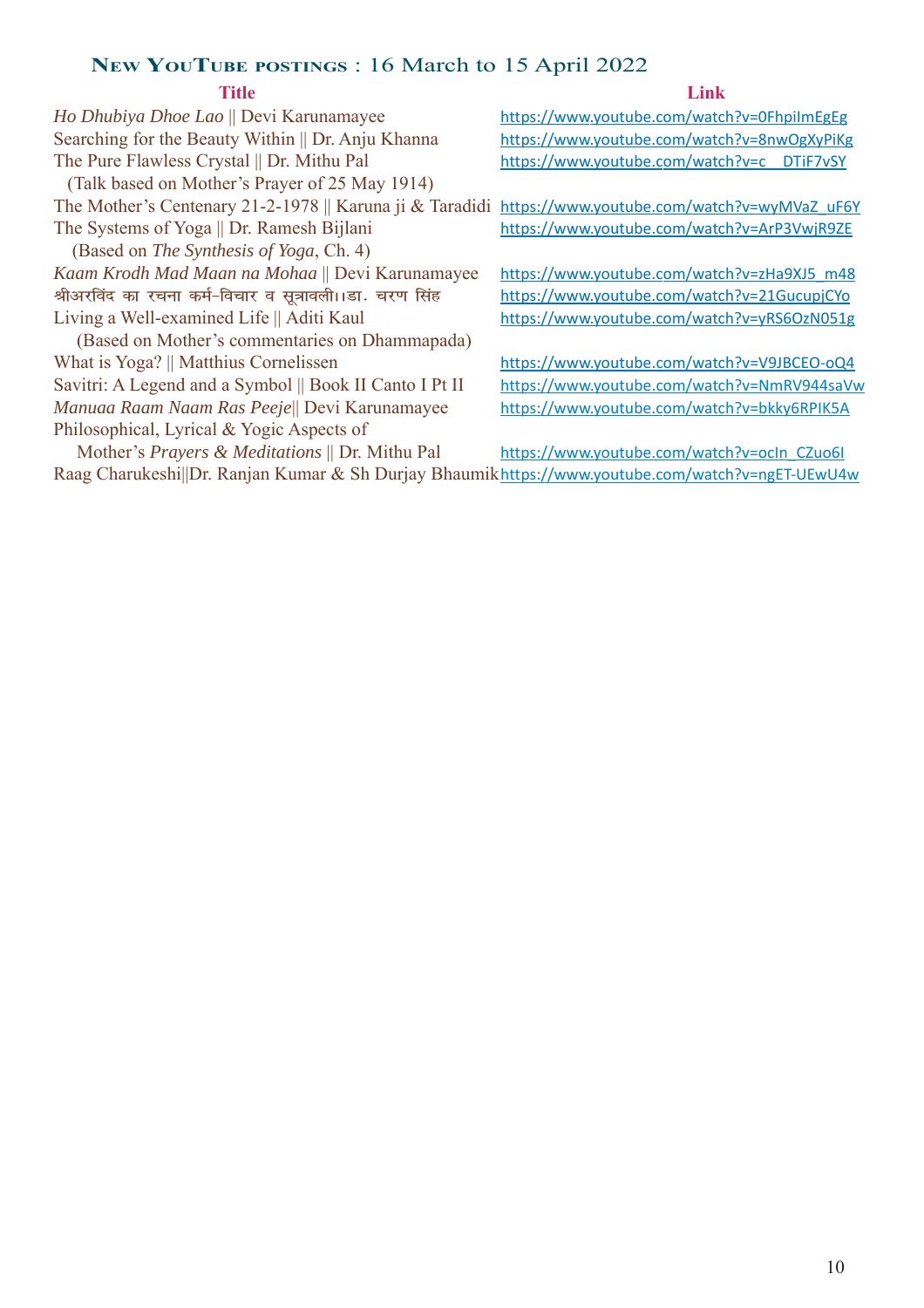### SRI AUROBINDO AND INDIA'S INDEPENDENCE

### THE NEW THOUGHT: THE DOCTRINE OF PASSIVE RESISTANCE (5)

#### **ITS OBLIGATIONS**

In the early days of the new movement it was declared, in a very catching phrase, by a politician who has now turned his back on the doctrine which made him famous, that a subject nation has no politics. And it was commonly said that we as a subject nation should altogether ignore the Government and turn our attention to emancipation by self-help and self-development. This was the self-development principle carried to its extreme conclusions, and it is not surprising that phrases so trenchant and absolute should have given rise to some misunderstanding. It was even charged against us by Sir Pherozshah Mehta and other ro- bust exponents of the opposition-cum-co-operation theory that we were advocating non-resistance and submission to political wrong and injustice! Much water has flowed under the bridges since then, and now we are being charged, in deputations to the Viceroy and elsewhere, with the opposite offence of inflaming and fomenting disturbance and rebellion. Yet our policy remains essentially the same, — not to ignore such a patent and very troublesome fact as the alien bureaucracy, for that was never our policy, but to have nothing to do with it, in the way either of assistance or acquiescence. Far from preaching non-resistance, it has now become abundantly clear that our determination not to submit to political wrong and injustice was far deeper and sterner than that of our critics. The method of opposition differed, of course. The Moderate method of resistance was verbal only — prayer, petition and protest; the method we proposed was practical, — boycott. But, as we have pointed out, our new method, though more concrete, was in itself quite as legal and peaceful as the old. It is no offence by law to abstain from Government schools or Government courts of justice or the help and protection of a fatherly executive or the use of British goods; nor is it illegal to persuade others to join in our abstention.

At the same time this legality is neither in itself an essential condition of passive resistance generally, nor can we count upon its continuance as an actual condition of passive resistance as it is to be understood and practised in India. The passive resister in other countries has always been prepared to break an unjust and oppressive law whenever necessary and to take the legal consequences, as the non-Conformists in England did when they refused to pay the education rate or as Hampden did when he refused to pay ship-money. Even under present conditions in India there is at least one direction in which, it appears, many of us are already breaking what Anglo-Indian courts have determined to be the law. The law relating to sedition and the law relating to the offence of causing racial enmity are so admirably vague in their terms that there is nothing which can escape from their capacious embrace. It appears from the *Punjabee* case that it is a crime under bureaucratic rule to say that Europeans hold Indian life cheaply, although this is a fact which case after case has proved and although British justice has confirmed this cheap valuation of our lives by the leniency of its sentences on European murderers; nay, it is a crime to impute such failings to British justice or to say even that departmental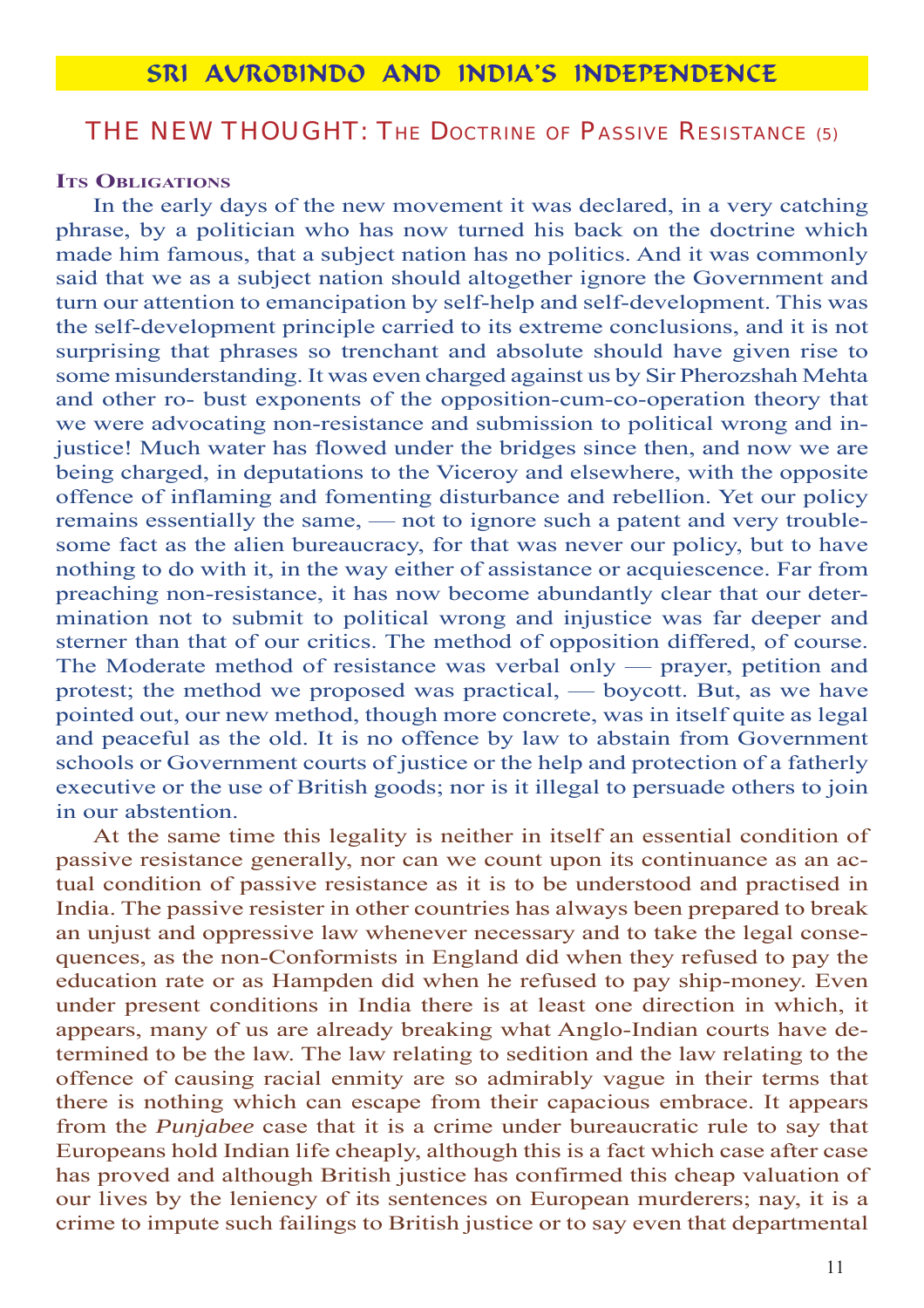enquiries into "accidents" of this kind cannot be trusted, although this is a conviction in which, as everyone is aware, the whole country is practically unanimous as the result of repeated experiences. All this is not crime indeed when we do it in order to draw the attention of the bureaucracy in the vain hope of getting the grievance redressed. But if our motive is to draw the attention of the people and enlighten them on the actual or inevitable results of irresponsible rule by aliens and the dominance of a single community, we are criminals, we are guilty of breaking the law of the alien. Yet to break the law in this respect is the duty of every self-respecting publicist who is of our way of thinking. It is our duty to drive home to the public mind the congenital and incurable evils of the present system of government so that they may insist on its being swept away in order to make room for a more healthy and natural state of things. It is our duty also to press upon the people the hopelessness of appealing to the bureaucracy to reform itself and the uselessness of any partial measures. No publicist of the new school holding such views ought to mar his reputation for candour and honesty by the pretence of drawing the attention of Government with a view to redress the grievance. If the alien laws have declared it illegal for him to do his duty unless he lowers himself by covering it with a futile and obvious lie, he must still do his duty, however illegal, in the strength of his manhood; and if the bureaucracy decide to send him to prison for the breach of law, to prison he must willingly and, if he is worth his salt, rejoicingly go. The new spirit will not suffer any individual aspiring to speak or act on behalf of the people to palter with the obligation of high truthfulness and unflinching courage without which no one has a claim to lead or instruct his fellow-countrymen.

If this penalty of sedition is at present the chief danger which the adherent or exponent of passive resistance runs under the law, yet there is no surety that it will continue to be unaccompanied by similar or more serious perils. The making of the laws is at present in the hands of our political adversaries and there is nothing to prevent them from using this power in any way they like, however iniquitous or tyrannical, — nothing except their fear of public reprobation outside and national resistance within India. At present they hope by the seductive allurements of Morleyism to smother the infant strength of the national spirit in its cradle; but as that hope is dissipated and the doctrine of passive resistance takes more and more concrete and organized form, the temptation to use the enormously powerful weapon which the unhampered facility of legislation puts in their hands, will become irresistible. The passive resister must therefore take up his creed with the certainty of having to suffer for it. If, for instance, the bureaucracy should make abstention from Government schools or teaching without Government licence a penal offence, he must continue to abstain or teach and take the legal consequences. Or if they forbid the action of arbitration courts other than those sanctioned by Government, he must yet continue to act on such courts or have recourse to them without considering the peril to which he exposes himself. And so throughout the whole range of action covered by the new politics. A law imposed by a people on itself has a binding force which cannot be ignored except under extreme necessity: a law imposed from outside has no such moral sanction; its claim to obedience must rest on coercive force or on its own equitable and beneficial character and not on the source from which it proceeds. If it is unjust and oppressive, it may become a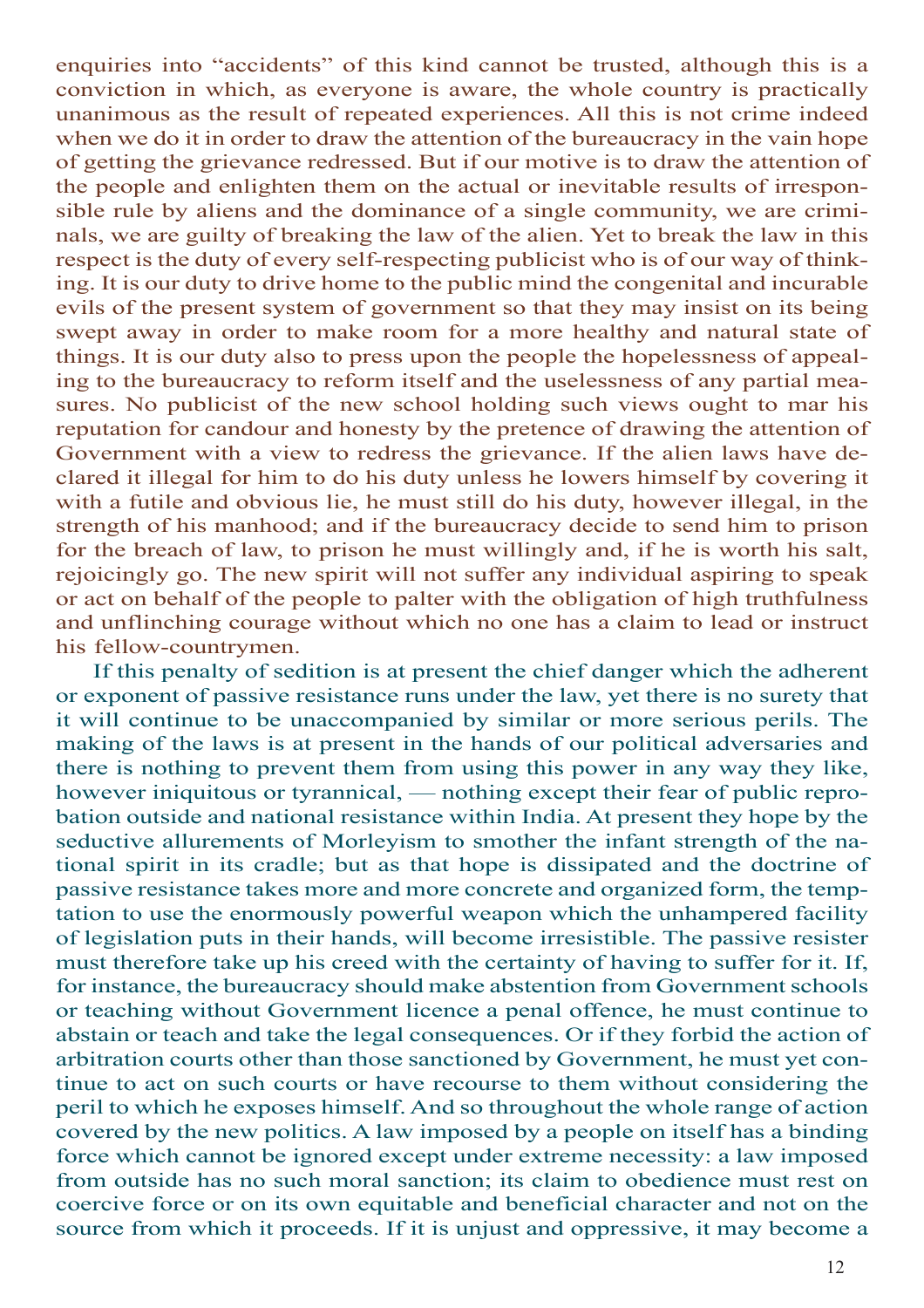duty to disobey it and quietly endure the punishment which the law has provided for its violation. For passive resistance aims at making a law unworkable by general and organized disobedience and so procuring its recall; it does not try, like aggressive resistance, to destroy the law by destroying the power which made and supports the law. It is therefore the first canon of passive resistance that to break an unjust coercive law is not only justifiable but, under given circumstances, a duty.

Legislation, however, is not the only weapon in the hands of the bureaucracy. They may try, without legislation, by executive action, to bring opposition under the terms of the law and the lash of its penalties. This may be done either by twisting a perfectly legal act into a criminal offence or misdemeanour with the aid of the ready perjuries of the police or by executive order or ukase making illegal an action which had previously been allowed. We have had plenty of experience of both these contrivances during the course of the Swadeshi movement. To persuade an intending purchaser not to buy British cloth is no offence; but if, between a police employed to put down Swadeshi and a shopkeeper injured by it, enough evidence can be concocted to twist persuasion into compulsion, the boycotter can easily be punished without having committed any offence. Executive orders are an even more easily-handled weapon. The issuing of an ukase asks for no more trouble than the penning of a few lines by a clerk and the more or less legible signature of a District Magistrate; and *hey presto*! that brief magical abracadabra of despotism has turned an action which five minutes ago was legitimate and inoffensive into a crime or misdemeanour punishable in property or person. Whether it is the simple utterance of "Bande Mataram" in the streets or an august assemblage of all that is most distinguished, able and respected in the country, one stroke of a mere District Magistrate's omnipotent pen is enough to make them illegalities and turn the elect of the nation into disorderly and riotous budmashes to be dispersed by police cudgels. To hope for any legal redress is futile; for the power of the executive to issue ukases is perfectly vague and therefore practically illimitable, and wherever there is a doubt, it can be brought within the one allsufficient formula, — "It was done by the Magistrate in exercise of the discretion given him for preserving the peace." The formula can cover any ukase or any action, however arbitrary; and what British Judge can refuse his support to a British Magistrate in that preservation of peace which is as necessary to the authority and safety of the Judge as to that of the Magistrate? But equally is it impossible for the representatives of popular aspirations to submit to such paralysing exercise of an irresponsible and unlimited authority. This has been universally recognized in Bengal. Executive authority was defied by all Bengal when its representatives, with Babu Surendranath Banerji at their head, escorted their President through the streets of Barisal with the forbidden cry of "Bande Mataram." If the dispersal of the Conference was not resisted, it was not from respect for executive authority but purely for reasons of political strategy. Immediately afterwards the right of public meeting was asserted in defiance of executive ukase by the Moderate leaders near Barisal itself and by prominent politicians of the new school in East Bengal. The second canon of the doctrine of passive resistance has therefore been accepted by politicians of both schools — that to resist an unjust coercive order or interference is not only justifiable but, under given circumstances, a duty.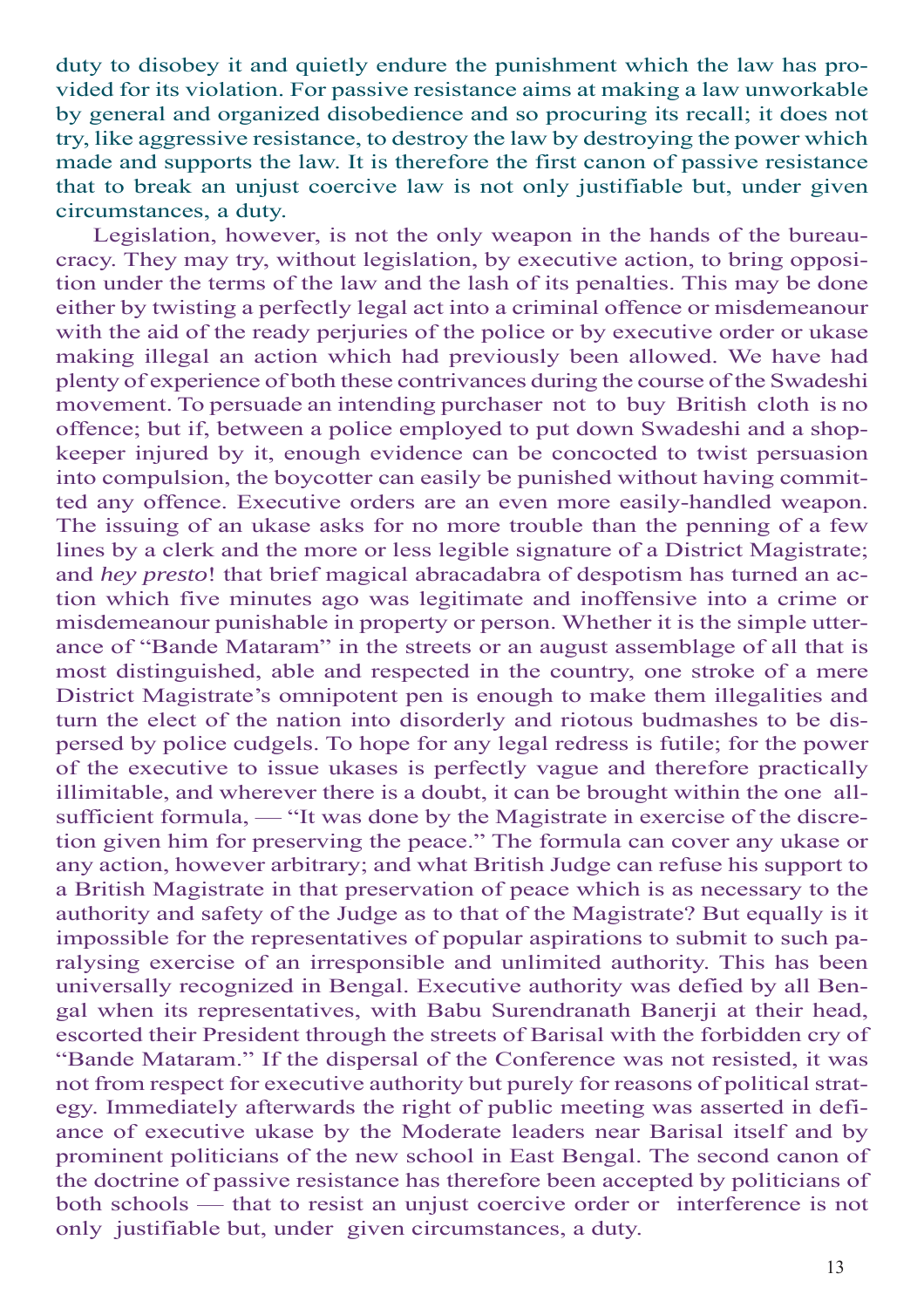Finally, we must be prepared for opposition not only from our natural but from unnatural adversaries, — not only from bureaucrat and Anglo-Indian, but from the more self-seeking and treacherous of our own countrymen. In a rebellion such treachery is of small importance, since in the end it is the superior fate or the superior force which triumphs; but in a campaign of passive resistance the evil example, if unpunished, may be disastrous and eat fatally into the enthusiastic passion and serried unity indispensable to such a movement. It is therefore necessary to mete out the heaviest penalty open to us in such cases — the penalty of social excommunication. We are not in favour of this weapon being lightly used; but its employment, where the national will in a vital matter is deliberately disregarded, becomes essential. Such disregard amounts to siding in matters of life and death against your own country and people and helping in their destruction or enslavement, — a crime which in Free States is punished with the extreme penalty due to treason. When, for instance, all Bengal staked its future upon the boycott and specified three foreign articles, salt, sugar and cloth,  $\overline{\phantom{a}}$  as to be religiously avoided, anyone purchasing foreign salt or foreign sugar or foreign cloth became guilty of treason to the nation and laid himself open to the penalty of social boycott. Wherever passive resistance has been accepted, the necessity of the social boycott has been recognized as its natural concomitant. "Boycott foreign goods and boycott those who use foreign goods," — the advice of Mr. Subramaniya Aiyar to his countrymen in Madras, — must be accepted by all who are in earnest. For without this boycott of persons the boycott of things cannot be effective; without the social boycott no national authority depending purely on moral pressure can get its decrees effectively executed; and without effective boycott enforced by a strong national authority the new policy cannot succeed. But the only possible alternatives to the new policy are either despotism tempered by petitions or aggressive resistance. We must therefore admit a third canon of the doctrine of passive resistance, that social boycott is legitimate and indispensable as against persons guilty of treason to the nation.

Bande Mataram April 18/19, 1907 – *Sri Aurobindo*